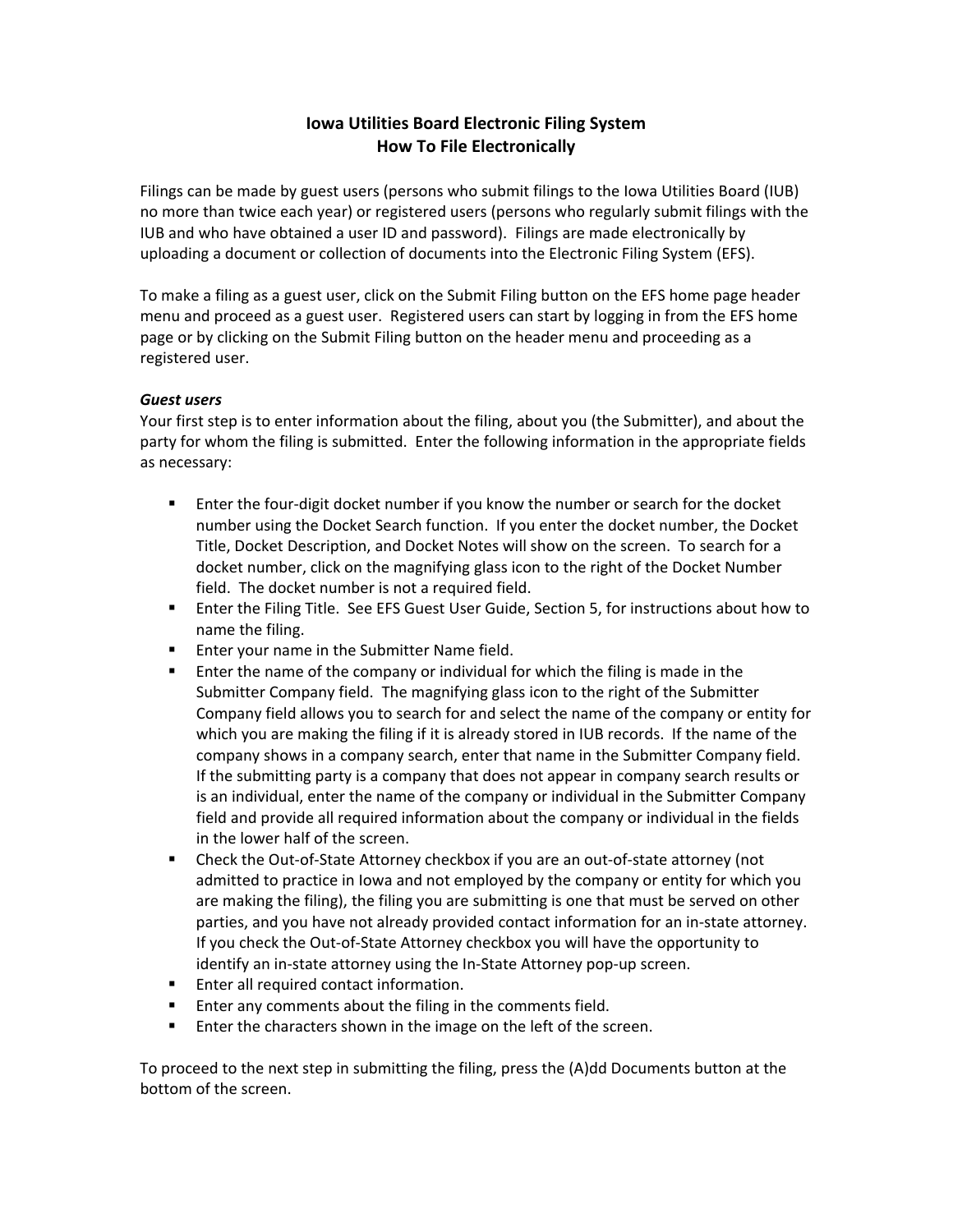To start over, press (C)lear Screen.

Selecting (A)dd Documents will take you to the "Add a Document to the Filing" screen, where you will select the document you wish to file using the Browse function.

- Using the Browse function, search your computer files and select the document you wish to file.
- Enter the title of the document you wish to add to your filing. See EFS Guest User Guide, Section 5, for instructions about how to name the document.
- **Enter any comments about the document you wish to include.**
- Click on "Add This Document to Filing." After adding a document, a List of Documents Included in Filing will show at the bottom of the screen. From the list, you can delete the document or verify the file size.
- If you have another document to include in your filing, return to the Browse function to select the document and add it to the filing. Continue adding documents until all documents are included on the List of Documents Included in Filing.
- **If you wish to start over, click on (C)lear Screen.**
- $\blacksquare$  If you want to cancel the filing, click on Ca(n)cel Filing.
- Check the list and if you are ready to submit the filing, click on (S)ubmit Filing.
- You will see an "Upload Complete" message when your filing has been uploaded into EFS.

## *Registered users*

Because you are a registered user, your name will appear in the Submitter Name field. Your first step is to enter information about the filing and about the party for whom the filing is submitted. Enter the following information in the appropriate fields as necessary:

- Check the New Docket checkbox if the filing is made in a proceeding which does not yet have a docket number.
- Enter the four-digit docket number if you know the number or search for the docket number using the Docket Search function. If you enter the docket number, the Docket Title, Docket Description, and Docket Notes will show on the screen. To search for a docket number, click on the magnifying glass icon to the right of the Docket Number field. The docket number is not a required field.
- Enter the Filing Title. See EFS Registered User's Guide, Section 6, for instructions about how to name the filing.
- Check the Out-of-State Attorney checkbox if you are an out-of-state attorney (not admitted to practice in Iowa and not employed by the company or entity for which you are making the filing), the filing you are submitting is one that must be served on other parties, and you have not already provided contact information for an in‐state attorney. If you check the Out‐of‐State Attorney checkbox you will have the opportunity to identify an in‐state attorney using the In‐State Attorney pop‐up screen.
- **Find the name of the company or entity for which the filing is made in the Submitting** Companies dropdown list. Select the name of the company or entity by highlighting and clicking on the name. Click "Add" to enter the name. The search magnifying glass to the right of the Submitter Company field allows you to search for the name of the company